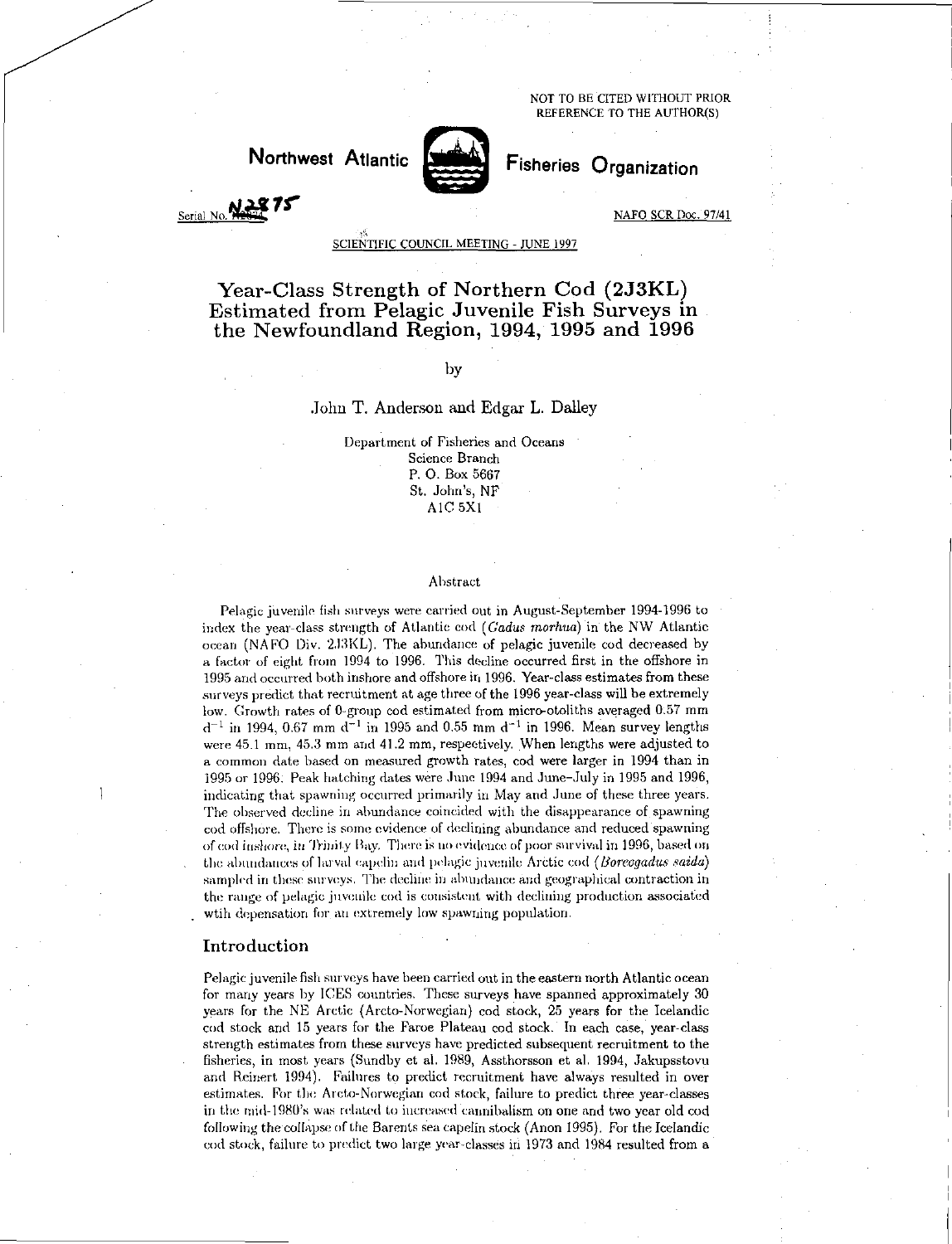large scale advection of eggs and larvae to West Greenland (Anon 1996). However, these year-classes subsequently returned to spawn in Iceland, thereby showing up as spawners but not as recruits.

A research program to develop a multi-Species, pre-recruit fish survey was carried out during 1991-1993, as part of the. Northern Cod Science Program (Anderson and Dailey 1997a). Beginning in 1994, a two-ship survey was initiated to measure pre-recruit abundances of cod *(Codas morhua)* and capelin *(Mallotus villosus)*  throughout NAFO Divisions 2J3KLNO, including both inshore and offshore areas (Figure 1). A mid-water trawl and plankton gear are used to sample the upper water column for the abundance of pelagic juvenile fish. The survey has been carried out in August and September, timed to sample pelagic juvenile cod, before they settle to the bottom and larval capelin released from beach and bottom sediments.

The purpose of this paper is to report on abundances, distributions, length frequencies, ages and hatch dates of Atlantic cod (Gadus morhua) for the northern cod stock (NAFO Div. 2J3KL) from the 1996 survey, and to compare these results to those of the 1994 and 1995 surveys. Multi-species results from these surveys were presented during recent environmental and fisheries oceanography assessment meetings (Anderson and Dailey 1997h, Dailey and Anderson 1997). Capelin yearclass strength estimates were presented during the Newfoundland Region Capelin Assessment meeting in March 1997 (Anderson and Dailey 1997c).

# Materials and Methods

The surveys capture plankton (0.3 - 10 mm) and nekton (10 - 200 mm) across almost three orders of magnitude in size, as a broad-scale measure of these communities in late summer, following the spring and summer spawning periods. The surveys have been carried out in August and September, with the mid-date occurring approximately two weeks later in 1995 (Table 1). The survey design is based on a systematic survey grid at 55 km (30 nm) station spacing. This design is equivalent to a systematic stratified sampling design, where the first station was selected randomly from one 55x55 km stratum (Snedcor and Cochrane 1967). Within the bays stations were positioned approximately 55 km apart through the center of each bay.

At each station a SeaBird 25 CTD with a fluorometer was lowered to a maximum depth of 500 m, followed by a plankton tow (0-100 m) and finally a mid-water trawl (20-60 m). Plankton were sampled using a bongo sampler (61 cm, 0.333 mm mesh) towed at 1.25-1.5 m  $s^{-1}$  using a double oblique haul 0-100 m with payout and retrieval rates of approximately 0.8 and 0.4 m  $s^{-1}$ , respectively. Beginning in 1996, 0.232 mm and 0.505 mm mesh nets were used on each side of the bongo sampler to measure invertebrate zooplankton and ichthyoplankton, respectively. The bongo sampler was instrumented and transmited data in real time to the ship, including sampler speed, volume filtered, distance towed, sampling time, salinity, temperature and depth. The IYGPT (International Young Gadoids Pelagic Trawl) is a pelagic mid-water trawl designed to catch pelagic juvenile gadoids with an effective opening of approximately 10x10 m, (Anderson and Dailey 1997a). The IYGPT trawl was towed at 1.25-1.5 m  $s^{-1}$  for 30 minutes, slowly oscillating the head rope between 20-50 in depth through two complete cycles, such that the trawl sampled the 20-60 depth stratum. The trawl depth and configuration were monitored using acoustic net sensors (Scanmar) to measure net depth, net opening, wing and door widths. For both samplers, the net performance data were used to estimate the volume of water  $(m<sup>3</sup>)$  filtered during the tow to standardize catch rates.

The IYGPT trawl catches were processed at sea, identifying all fish to species level, where possible, and recording total length for dominant fish species. Sorted samples of Atlantic cod *(Uadus morhua)* and Arctic cod *(Boreogadus saida)* were preserved in alcohol (1994) or frozen (1995) while all other species were preserved in 5% buffered formalin. Total trawl wet weight was also estimated (g). In 1994 this weight included jelly fish, whereas in 1995 and 1996 the jelly fish were weighed separately from the remainder of the catch. Wet weight was also determined for the dominant species sorted from the catch. Squid were counted and weighed but not speciated. Samples of squid were preserved in formalin and returned to the laboratory for taxonomic identification. •

Samples from one side of the bongo were subsampled at sea for identification and measurement of capelin arid herring, without replacement. Sorted samples were preserved in alcohol. The remainder of the sample was processed in the laboratory, following standard procedures. From the other bongo sample, the plankton was split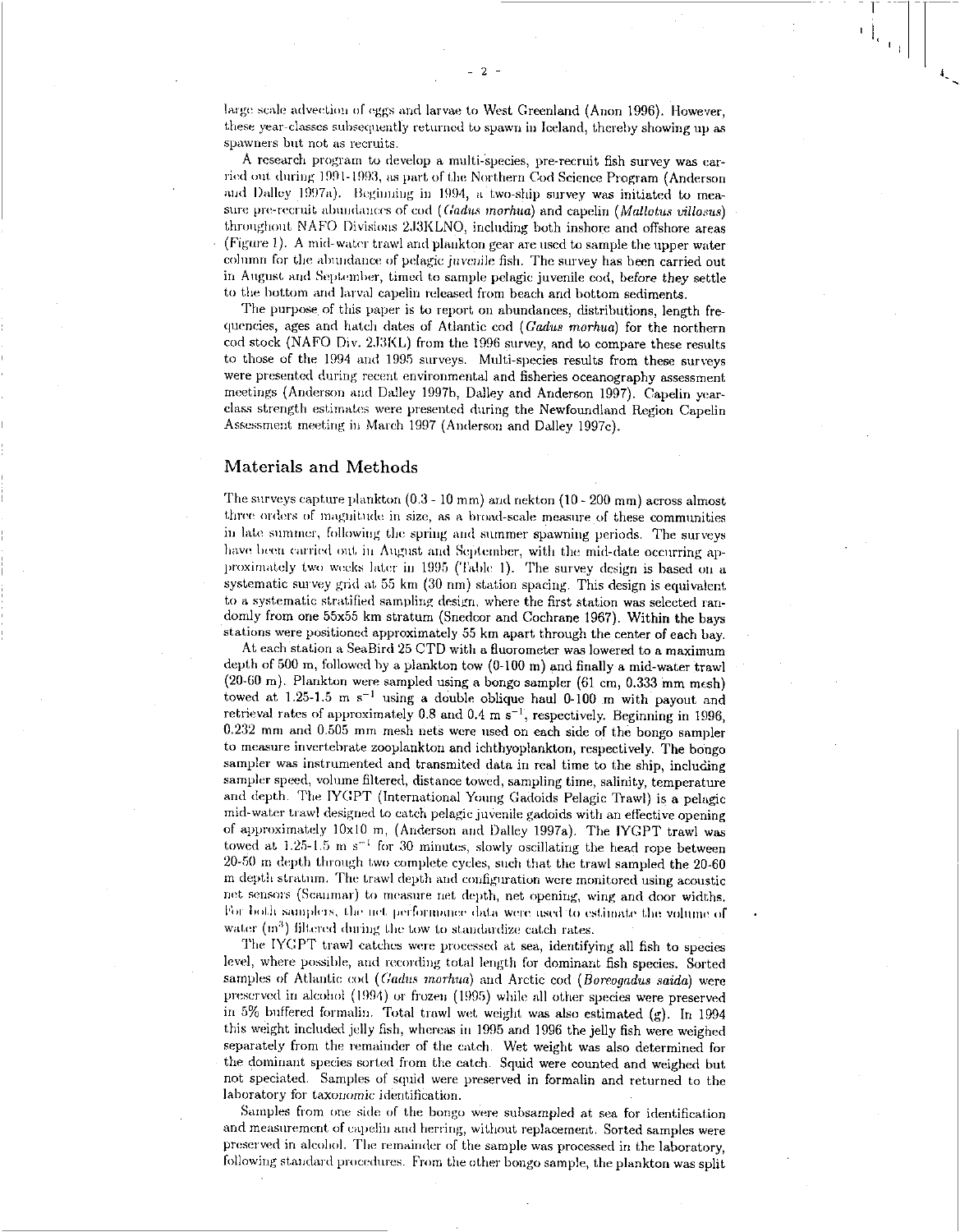into two equal halves using a Motoda plankton splitter. One half of this sample was divided into three size categories  $(< 1 \text{ mm}, 1-2 \text{ mm}, > 2 \text{ mm}$ , dried for 24 h at 55- $-60^{\circ}$ C and weighed to the nearest milligram. Selected zooplankton samples from 1994  $(n=29)$  and 1995  $(n=29)$  were processed for full taxonomic classification following standard laboratory procedures.

Atlantic cod were preserved in 95% ethanol or frozen and returned to the laboratory where the otoliths (sagittae and lapillae) were removed and mounted on microscope slides using "crystal bond". Otoliths were polished to their central plane using different grades of lapping film. In most cases lapillae were aged under a light microscope at magnifications of 400 to 1000 times with the assistance of an Optimus image analysis system. Replicate readings of daily rings were made to ensure consistency of the age estimates. When age estimates of replicate readings differed by more than 10% then the otolith was discarded. Samples for otolith age analyses were stratified across all length groups and for different geographic *areas.* Hatch date was estimated as the difference between the age of the fish subtracted from the date of capture.

An abundance index was developed based on a number of selected areas, following the method of Panda (1982). These Index Areas were chosen to represent different regions for inshore and offshore locations (Figure I). The index is dependent on all stations being sampled within each area for a given year. When two or more areas have been sampled, an area weighted overall index of abundance can be derived. The basic index for a unit area is calculated as,

$$
I_j = \overline{X}_j \cdot p_j
$$

where,  $I_j$  is the index of abundance for area<sub>j</sub>,  $\widetilde{X}_j$  is the geometric mean abundance ( $\log_e$  number 10<sup>4</sup>m<sup>-3</sup>) and  $p_i$  is the proportion of non-zero catches. The geometric mean abundance is calculated for each Index Area as,

$$
\overline{X_j} = \frac{1}{N_{ij}} \cdot \sum_{i=1}^{N_{ij}} ln(X_{ij})
$$

where  $N_{ij}$  is the number of non-zero catches and the variance of  $\overline{X_j}$  is calculated as,

$$
S_j^2 = \frac{1}{N_{lj} - a} \cdot \sum_{i=1}^{N_{lj}} \cdot (ln(X_{ij}) - \overline{X}_j)
$$

where  $\alpha$  is the number of zero catches. Finally the Index Area is weighted by the size of each area as,

$$
P_j = a_j \cdot I_j
$$

where  $a_i$  is area of each Index Area (km<sup>2</sup>).

An overall index for several commonly sampled areas can be estimated as the sum of the weighted Index Area values

$$
SUM_{P_j} = \sum_{j=1}^{k} P_j
$$

where *k* is the total number of commonly sampled Index Areas.

#### Results

#### Year-Class Abundance

The abundance of pelagic juvenile cod has decreased significantly from 1994 to 1996 (Figure 2). The decline in abundance occurred first in the offshore, in 1995. Inshore, abundance remained high in 1995, comparable to that of 1994. By 1996, offshore abundance declined to zero and inshore abundance decreased significantly in all bays compared to 1994 and 1995. Overall, the abundance of pelagic juvenile cod has declined by a factor of 8 during the last two years (Table 2).

#### Distributions

Pelagic juvenile cod occurred throughout the inshore area in 1994 and they were also distributed widely offshore over the Northeast Newfoundland Shelf (2J3KL, Figure 3). Only a few cod occurred on the southern portion of the Northeast Newfoundland Shelf and on the northern Grand Bank. In 1995, juvenile cod only occurred sporadically offshore over the Northeast Newfoundland Shelf although they remained widely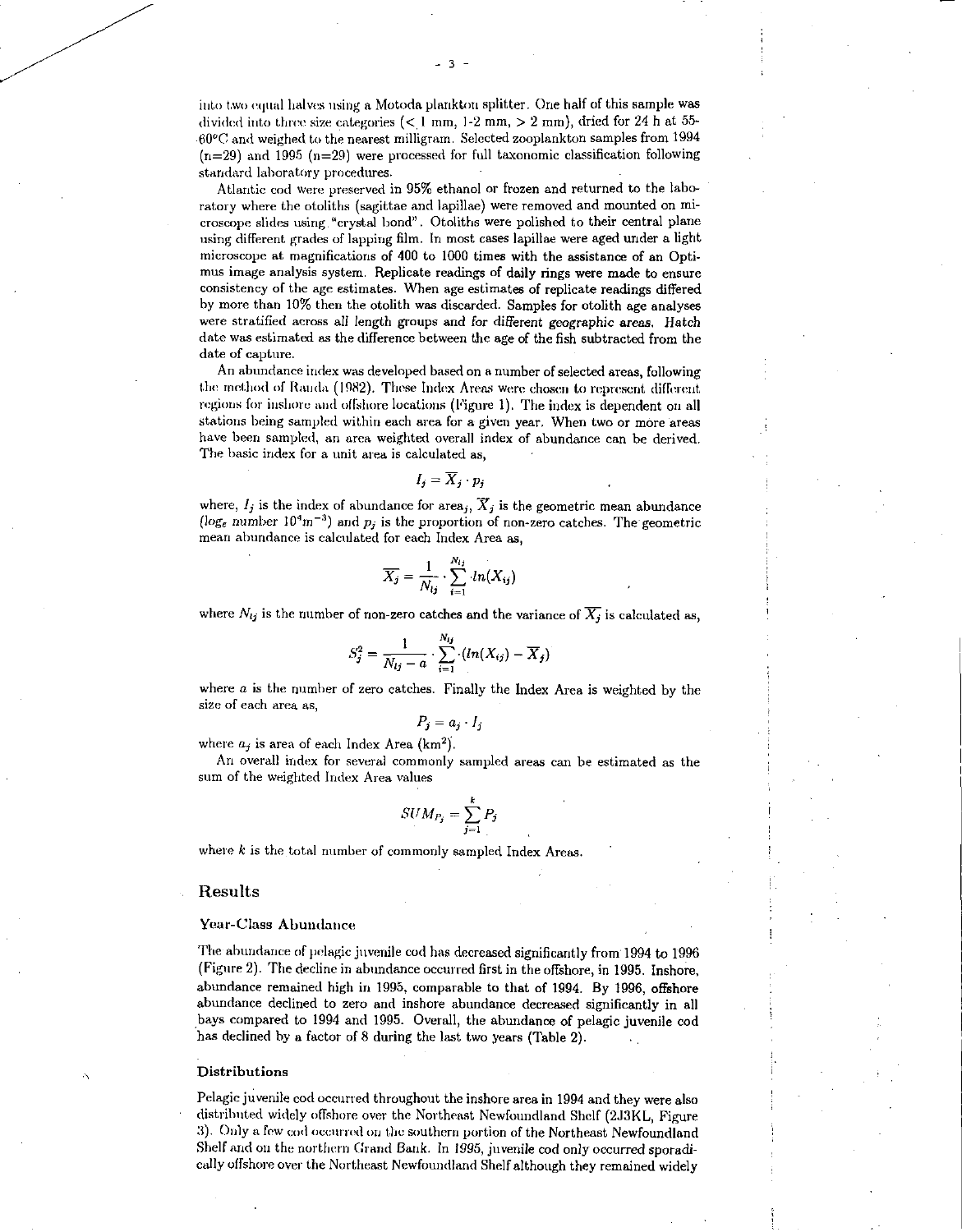distributed throughout the inshore. In 1996, only a very small number of pelagic juvenile cod were found at three stations in Bonavista Bay, one station in White Bay and at one station off the northern peninsula. None occurred in Notre Dame Bay, Trinity Bay or Conception Bay and no juvenile cod were observed offshore,

Pelagic juvenile cod have been observed on the southern Grand Bank (3N0) each year, but in relatively low abundances (Figure 3).

#### Length, Age and Growth

In the 1996 survey, pelagic juvenile cod averaged 41.2 mm in length, ranging from 26-62 mm. This compares with cod which averaged 45.1 mm (30-101 mm) and 45.3 mm (27-71 mm) during the 1994 and 1995 surveys, respectively. These average sizes can be projected forward to a common date, based on measured growth rates. For example, for a common date in mid-September (Day 258) cod would have averaged 59.7 mm in 1994, 46.0 mm in 1995 and 50.5 mm in 1996. Settlement is thought to occur sometime in October through to early November (Anderson et al. 1995, Anderson and Dailey 1997a). Projecting lengths to mid-October, cod would have averaged 72.2 mm, 66.7 mm and 67.5 mm, respectively. Due to the higher growth rate in 1995 compared to 1996, the size difference between these years disappears with time. Therefore, it appears that juvenile cod were larger in 1994 than in the following two years.

All pelagic cod caught in 1996 were sampled for age, including a number of cod sampled in Bonavista Bay during several experimental tows. Cod in 1996 averaged 35.2 mm in length and 64 days of age (Table 3). There was a highly linear relationship between size and age (Figure 4). Cod were smaller and younger in 1996 compared to 1994, for survey times which occurred at the same time of year (Table I). In 1995, cod were approximately 10 mm larger but only averaged 4.5 days older, for a survey that occurred about two weeks later in the year compared to 1996 (Table 1). Therefore, average growth rate in 1995 was higher, at 0.67 mm d<sup>-1</sup>, compared to 1994 and 1996 when growth rates averaged 0.57 and 0.55 mm  $d^{-1}$ . respectively (Table 3). The higher growth rate measured in 1995 was comparable to those measured in the 1992 and 1993 surveys (Table 3).

#### Hatching and Spawning Times

Pelagic cod sampled in 1996 hatched from the middle of May through to the end of August (Figure 5). The data indicate a bi-modal distribution, with one mode in June and a second in July. However, these modes are only separated by 10 days and come from a relatively small sample size  $(n=61)$ . These cod were spawned primarily in May and June of 1996 although the earliest spawning occurred in April; based on egg development times of approximately 25-30 days for June and July water temperatures (Anderson and deYoung 1995).

Hatching and spawning times in 1996 were similar to 1995 but occurred slightly later than 1994 (Figure 5). Compared to 1993, hatching and spawning times were earlier but overlapped. Spawning in 1992, however, occurred later than in 1994-1996 (Figure 5). Over the five years in which we have collected samples, there has been a shift in spawning time from relatively late in 1992 and 1993 to approximately 1-2 months earlier during 1994-1996. Examination of bongo samples for the presence of cod eggs and larvae indicated there was no spawning which occurred during June-August of 1994-1996. If spawning occurred early in the year in 1992 and 1993 then either these fish had died or they had settled to the bottom and were not available to the mid-water trawl.

#### Discussion

There has been a significant decline in the abundance of pelagic juvenile cod during the period 1994-1996. This decline in abundance has been accompanied by a severe contraction in their geographic distribution. These data indicate there will be a significant decline in recruitment to the northern cod population over these three years, which will have severe implications for stock recovery.

These patterns in distribution and abundance can be explained by differential survival of eggs and larvae among areas or by changing dynamics in the distribution and fecundity of spawners. Based on a single survey, it is difficult to distinguish between these different casual mechanisms which would explain the differences we have observed in pelagic juvenile cod. However, there is some information to indicate that the differences may be a function of a decline in spawning.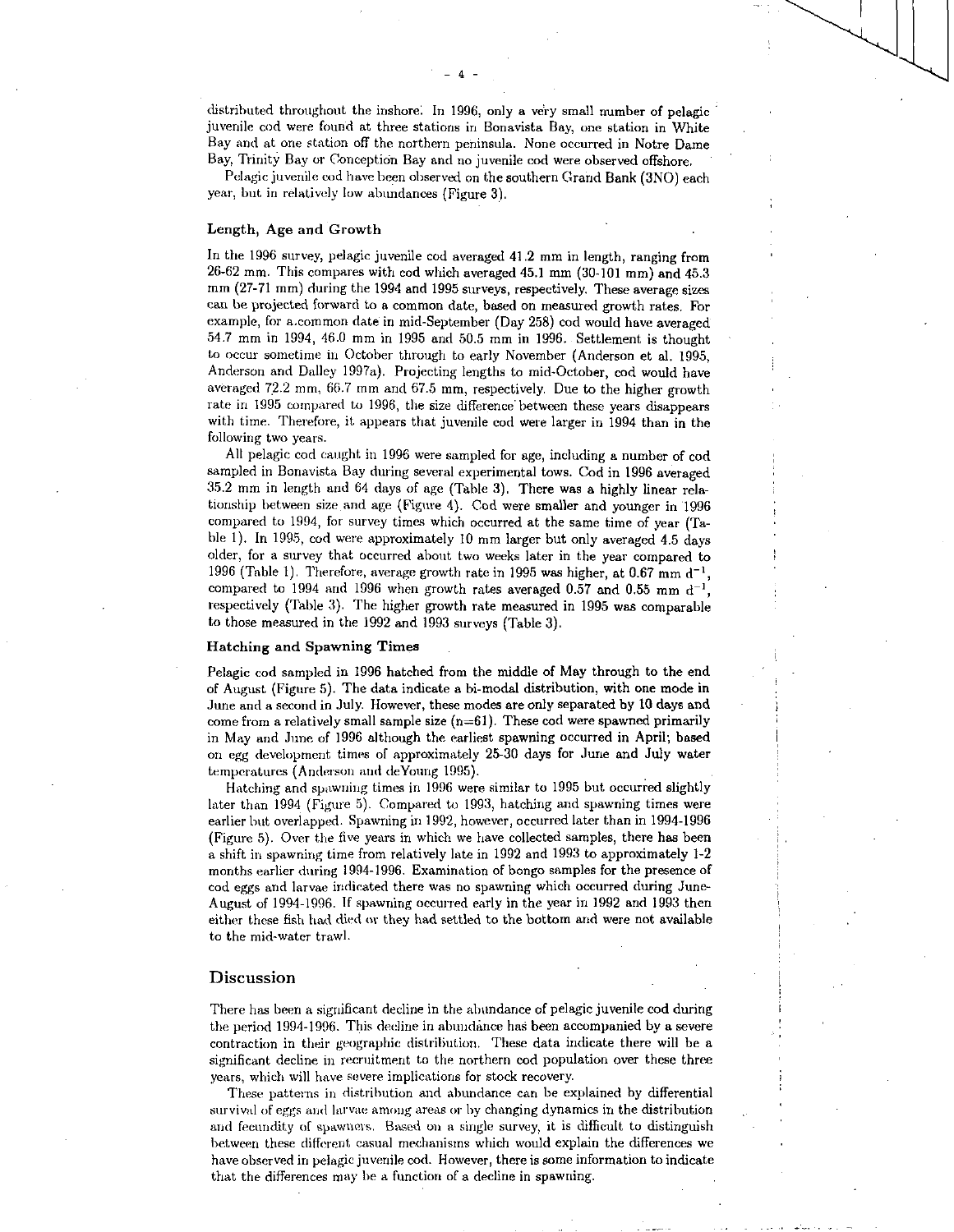Offshore acoustic surveys have been conducted in June each year since 1994 (G. Rose, Marine Institute, Memorial University of Newfoundland, St. John's, NF, per. comm.) These surveys measured a significant concentration of spawning cod offshore in 1994, immediately south of Hamilton Bank, which coincides with the broad distribution of pelagic juveniles we measured offshore in 1994. As many of the cod sampled during the spring acoustic survey were spent, it was concluded that spawning occurred primarily in May and June of 1994. In 1995, only a small concentration of spawners was found in this area, which coincides with the sporadic distribution of pelagic juveniles we sampled offshore in 1995. In 1996; only juvenile fish were observed offshore in the spring by the acoustic survey, which coincides with the total absence of pelagic juveniles sampled offshore in 1996. These observations indicate there has been a decline in the abundance of offshore spawners during the period 1994-1996.

There is limited information on the spawning of cod within the inshore area during the 1990's: *Spawning has* been observed within one area *of* Trinity Bay in recent years. Spawning cod were observed from May to August during 1991-1993, with peak spawning occurring from mid-June to mid-July (Smedbol and Wroblewski 1997). A large concentration of spawning cod was observed in Smith Sound, Trinity Bay during April 1995 (Rose 1996). However, this large concentration of spawning cod was not found during a similar survey in April 1996 (Brattey and Porter 1997). In both 1995 and 1996, cod were in spawning condition in April, with peak spawning probably occurring in May and June (Brattey 1996, Rose 1996). In addition, some of the adult cod sampled in 1996 had very low levels of fecundity, where in some areas approximately  $34\%$  of  $\cot > 60$  cm were not going to spawn that year (Brattey 1996).

The spring observations on the timing of spawning both offshore and inshore during the period 1991-1996 coincide with our observations on the spawning and hatch dates of pelagic juvenile cod sampled 1992-1996. Therefore, there appears to have been a shift in spawning from June-July in 1991-1993 to an earlier spawning which occurred primarily in May-June in 1994-1996. The earlier spawning in 1994- 1996 coincided with warmer water temperatures which were close to the long-term mean, whereas the later spawning in 1991-1993 coincided with extremely low water temperatures (Colbourne et al. 1994, Drinkwater et al. 1995, Colbourne 1996).

There is no indication of low survival by fish eggs and larvae during the 1994-1996 period. Spring ice conditions and water temperatures have been close to normal during these three years (Colbourne 1996). Arctic cod *(flareogadus saida)* have occurred abundantly in our samples each year, being distributed widely over the Northeast Newfoundland Shelf and throughout the inshore (Anderson and Dailey 1997b, Dailey and Anderson 1997). Pelagic juvenile Arctic cod occur in the water column with Atlantic cod and were similar in size (op. cit.). In addition, capelin larvae and age one and two year old juveniles have been increasing in abundance since 1993 (Anderson and Dailey 1996, 1997c). While there may be resource competition between the two gadoid species, there is no indication of poor ocean conditions for survival of small planktivores in the pelagic environment during the years 1994-96.

Taken together, these observations indicate there may have been a significant decline in the amount *of* spawning by northern cod during the period 1994-1996. This decline would be manifest by a disappearance of spawning fish offshore and possibly a significant contraction of their distribution inshore, coupled with reduced spawning by the remaining adults inshore. These observations are consistent with depensatory mechanisms for a sever/y depeleted population, where a decline in spawning at low population abundance may occur. The consequences of depensation for stock rebuilding would be severe. The degree to which the remaining adult cod are spawning on an annual basis must be determined.

A possible explanation for our observations is that cod may have settled to the bottom earlier in 1996. However, there is no indication that this occurred. In offshore areas pelagic juvenile cod routinely average 40-60 mm in length (Assthorsson et al. 1994, Belle 1994). On Georges Bank juvenile cod did not settle to the bottom until 70-80 mm in length (Perry and Neilson 1988). Earlier settlement at a common size would occur from a much earlier spawning time or due to higher growth rates. If spawning had been earlier in 1996 and settlement had occurred earlier, then we should have sampled larger juvenile cod at the end of their pelagic phase. However, pelagic juvenile cod were both smaller and growth rates were lower in 1996, compared to 1994 and 1995. Simulations predicting the sizes of pelagic juvenile cod for different spawning times demonstrated that spawning in mid-March would result in juvenile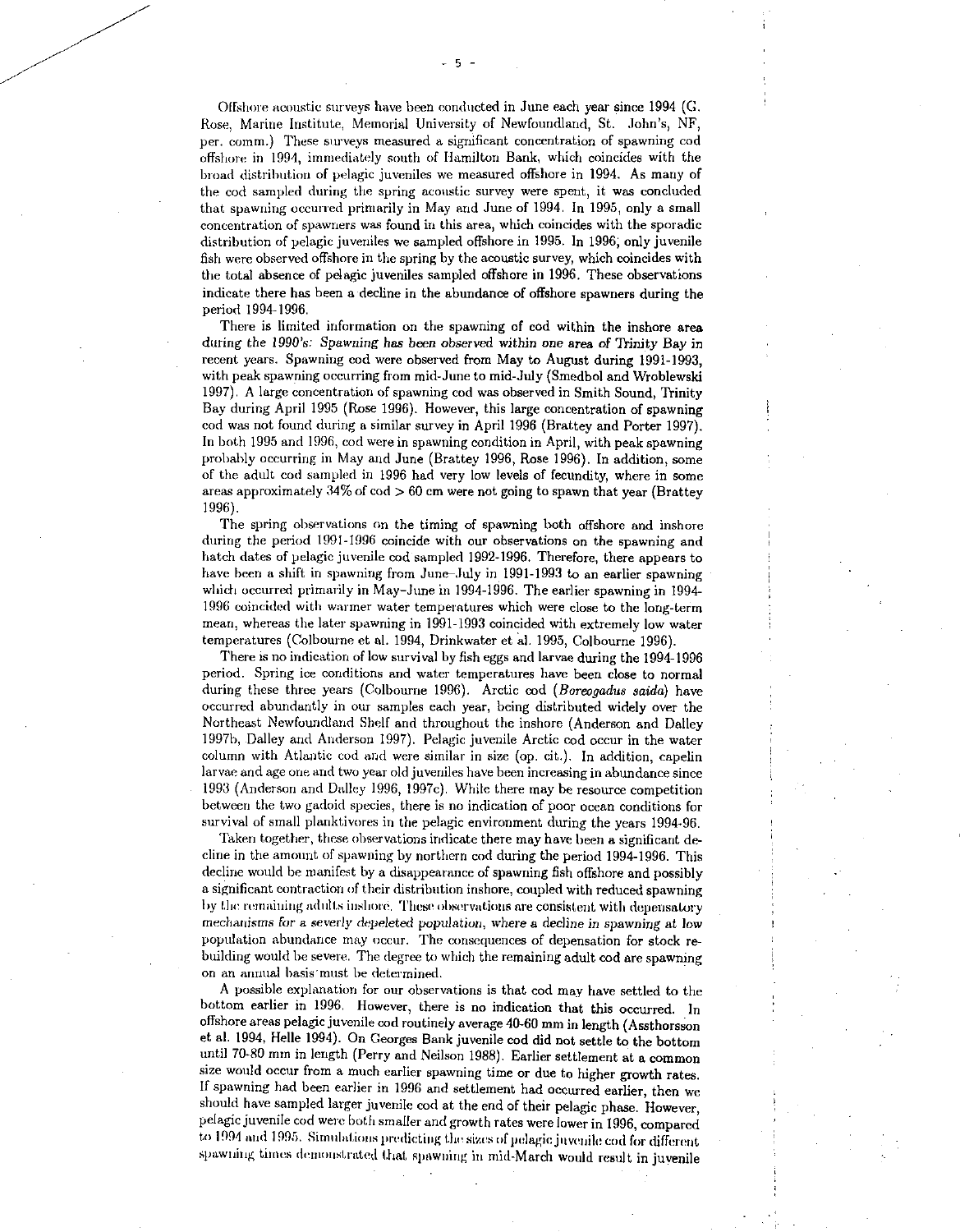Beach seine surveys measuring the abundance of settled 0-group cod have been carried out since 1992. The indices of abundance of 0-group juvenile cod from these two surveys have agreed during the period 1992-1995 (Evans 1996). In 1996, the beach seine survey measured the lowest abundance of 0-group cod of the entire time series (Methven 1997), which agrees with our pelagic 0-group estimate in 1996. Both surveys indicate the lowest estimates of 0-group juvenile cod abundance during the period 1992-1996.

### Acknowledgements

A number of people contributed to the successful completion of the surveys, including Arnold Murphy, Eugene McDonald, Denise Davis, Greg Redmond, David Orr, Darlene Gillet, Gus Cossitt, Wayne Edison, Mic Veitch and Brian Greene. Arnold Murphy was responsible for assembly of the considerable amount of electronic gear that are used by the two ships. Denise Davis has been responsible for wrestling with the complex data sets being generated and producing the tabulated and graphical results. In particular, we thank the captains and crews of the Wilfred Templeman, Teleost and Gadus Atlantica for excellent cooperation and assistance in carrying out the two ship surveys.

### References

- Anderson, J. T., E. L. Dalley, and J. E. Carscadden. 1995. Abundance and distribtion of pelagic 0-group cod in Newfoundland waters: inshore versus offshore. Can. J. Fish. Aquat. Sci. 52: 115-125.
- Anderson, J. T., and E. **L.** Dailey. 1995. Distributions and abundances of prerecruit capelin *(Mallotus villosus)* in the Newfoundland region, 1991-1994. Chapter 10. Newfoundland Region Capelin Assessment. 21 pp.
- Anderson, J. T., and E. L. Dailey. 1996. Distributions and abundances of prerecruit capelin *(Mallotus villosus)* in the Newfoundland region (2J3KL), 1994 and 1995. DFO Atl. Fish. Res. Doc. 96/13. 16 p.
- Anderson, J. T., and E. L. Dailey. 1997a. Spawning and recruitment of northern cod as measured by pelagic juvenile cod surveys following stock collapse. Can. J. Fish. Aquat. Sci. Spec. Publ. 54(Suppl. 1): 158-167.
- Anderson, J. T., and Dailey, E. L. 1997b. Description of the pelagic envrironment of the NE Newfoundland Shelf and Grand Banks, 1995 and 1995. DFO Atl. Fish. Res. Doc. 97/\_\_\_ 24 p.
- Anderson, J, T., and Dailey, E. L. 1997c. Distributions and abundances of prerecruit capelin *(Mallotus villosus)* in the Newfoundland region (2J3KLNO). DFO All. Fisk Res. Doc, 97/\_\_\_ 14 p.
- Anderson, J. T., and E. L. Dailey. 1996. Spawning and recruitment of northern cod as measured by pelagic juvenile cod surveys following stock collapse. Can. J. Fish. Aquat. Sci. Spec. Publ. (Suppl. 1): 158-167.
- Anderson, J. T., and deYoung, **B.** 1995. Application of a 1 -dimensional model to vertical distributions of cod eggs on the Northeast Newfoundland Shelf. Can. J. Fish. Aquat. Sci. 52: 1978-1989.
- Anon. 1995. Report of the Arctic Fisheries Working Group. ICES CM 1995/Assess: 3.
- Anon. 1996. Report of the North Western Working Group. ICES CM 1996/Asses: 15.
- Assthorsson, O. S., Gislason; A., and Gudmunsdottir, A. 1994. Distribution, abundance, and length of pelagic juvenile cod in Icelandic waters in relation to environmental conditions. ICES Mar. Sci. Symp. 198: 529-541.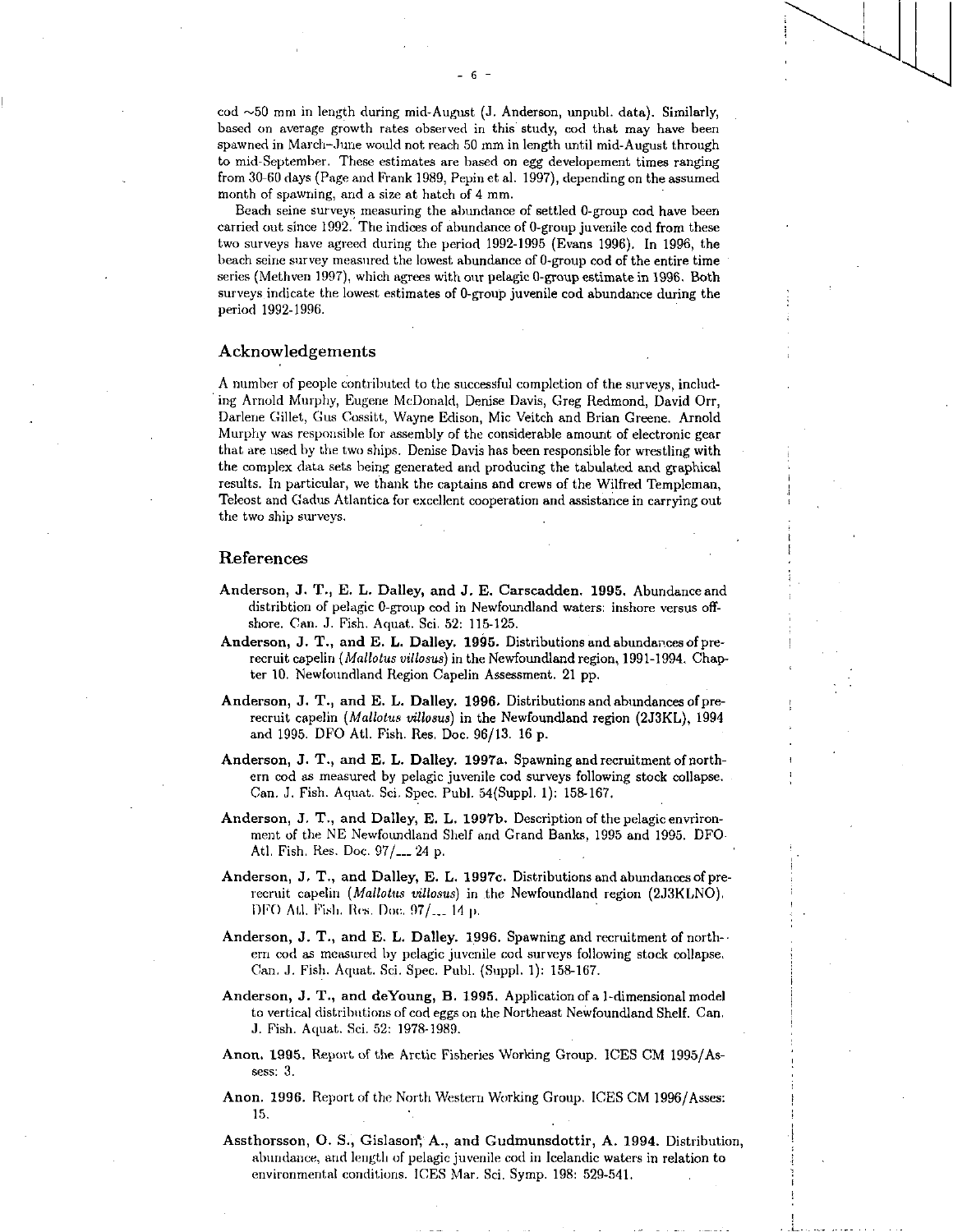- Brattey, J. 1996. Biological characteristics of Atlantic cod *(Gadus morhua)* from three inshore areas of western Trinity Bay, Newfoundland. NAFO SCR Doc. 96/20. 18 p.
- **Brattey, J., and D. Porter. 1997.** Biomass estimate of Atlantic cod *(Gadus morhua)*  from a spring acoustic survey of three inshore areas in western Trinity Bay. DFO Atl. Fish. Res. Doc. 97/\_\_ 28 p.
- **Colbourne, E., Narayanan, and Prinsenberg, S. 1994.** Climatic changes and environmental conditions in the Northwest Atlantic, 1970-1993. ICES mar. Sci. Symp. 198: 311-322.
- **Colbourne, E. 1996.** Environmental conditions on the Newfoundland Shelf, Spring 1996 with reference to the 1961-1990 normal. NAFO SCR Doc. 96/26. 14 p.
- **Dailey, E. L., and J. T. Anderson. 1997.** Plankton and nekton of the Northeast Newfoundland Shelf and Grand Banks in 1996, compared to 1994 and 1995. DFO Atl. Fish. Res. Doc. 97/\_\_\_
- **Drinkwater, K. K, Colbourne, E., and Gilbert, D. 1995,** Overview of environmental conditions in the Northwest Atlantic in 1994. NAFO SCR Doc. . 95/43. 60 p.
- **Evans, G. T. 1996.** Meetings to review assessments of groundfish stocks in the Newfoundland Region. Can. Stock Assessment Proc. Ser. 96/7. 14 p.
- **Belle, K. 1994.** Distribution of early juvenile Arcto-Norwegian cod (Gadus morhua L.) in relation to food abundance and watermass properties. ICES mar. Sci. Symp. 198: 440-448.
- **Jakupsstovu, S. H., and Reinert, J. 1994.** Fluctuations in the Faroe Plateau cod stock. ICES Mar. Sci. Symp. 198: 194-211.
- **Methven, D. A., Schneider, D. C., Ings, D. W. 1997.** Fleming survey of demersal juvenile cod in the coastal zone of eastern Newfoundland, 1959-1996: protocols and results. DFO Report, Contract No. GJNO311. 164 p.
- **Page, F., and Frank, K. T. 1989.** Spawning time and egg stage duration in northwest Atlantic haddock (Melanogrammus aeglifinus) stocks with emphasis on Georges and Browns Banks. Can. J. Fish. Aquat. Sci. 46(Suppl. 1): 68-81.
- Pepin, P., D. C. Orr, and J. T. Anderson. 1997. Time to hatch and larval size in relation to temperature and egg size in Atlantic cod *(Gadus morhua).*  Can. J. Fish. Aquat. Sci. 54(Suppl. 1): 2-10.
- **Perry, R. I., and Neilson, J. D. 1988.** Vertical distributions and trophic interactions of age-0 Atlantic cod and haddock in mixed and stratified waters *of*  Georges Bank. Mar. Ecol. Prog. Ser. 49: 199-214.
- **Randa, K. 1982.** Recruitment indices for the Arcto-Norwegian cod for the period 1965-1979 based on the international 0-group fish survey. Conn. Meet. int. Coon. Explor, Sea, 1982 (G:43): 1-22. Mimeo.
- **Rose, G. 1996.** Cross-shelf distributions of cod in NAFO Divisions 2J3KL in May and June 1995: some preliminary findings of a long-term study. DFO Atl. Fish. Res. Doc. 96/00.
- **Smedbol, R. K., and Wroblewski, J. S. 1997.** Evidence for inshore spawning of northern Atlantic cod *(Gadus morhua)* in Trinity Bay, Newfoundland, 1991- 1993: Can. J. Fish. Aquat. Sci. 54 (Suppl. 1): 177-186.
- **Snedcor, G. W., and Cochrane, W. G. 1967.** Statistical methods. The Iowa State University Press, Ames, Iowa.
- **Sundby, S., Bjorke, H., Soldal, A. V., and Olsen, S. 1989.** Mortality rates during the early life stages and year-class strength of north-east Arctic cod *(Gadus*  morhua). Rapp. P.-v. Reun. Cons. Int. Explor. Mer, 191: 3511-358.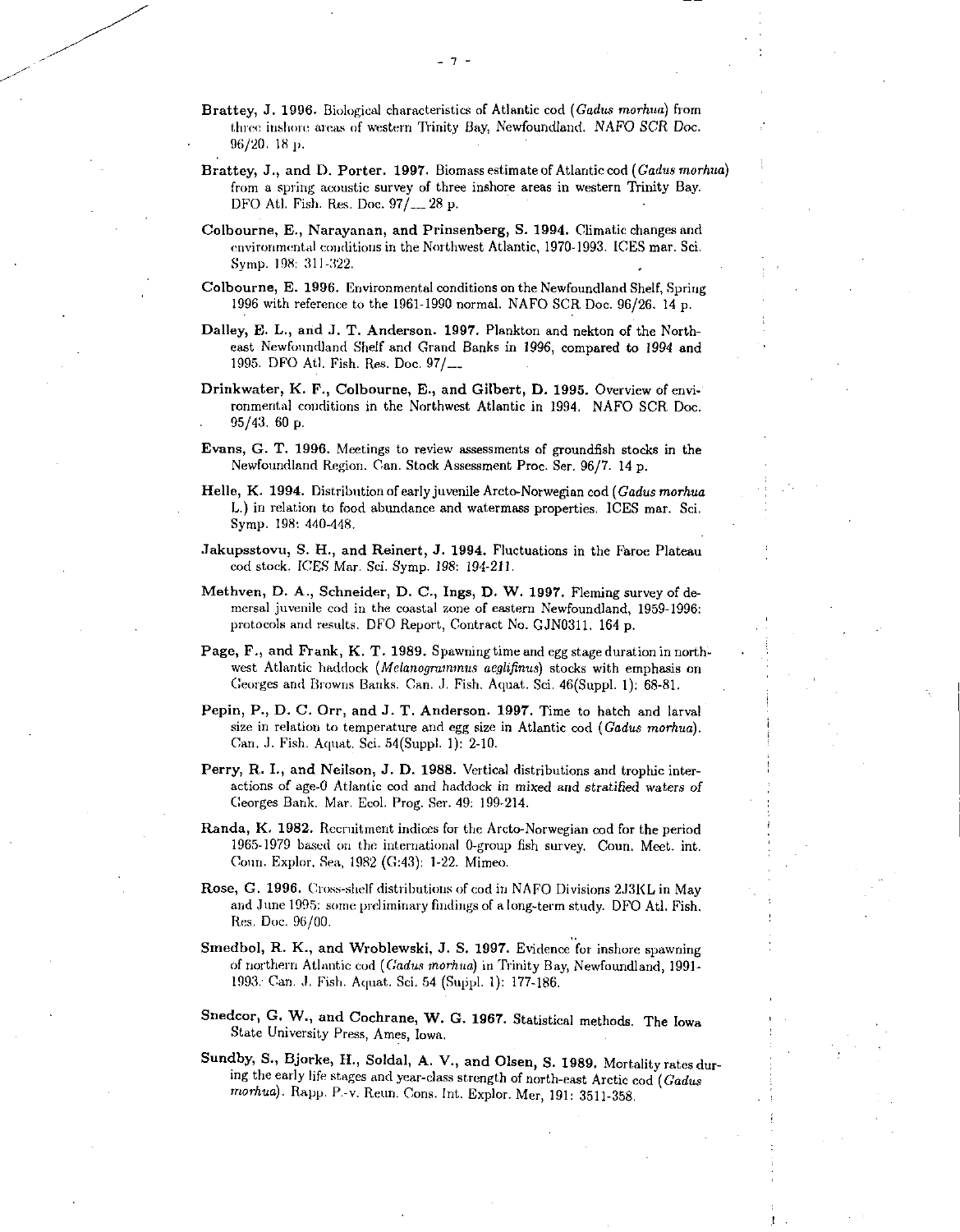Table 1. Summary of Pelagic Juvenile Fish Surveys conducted, 1994-1996, where DoY-Day of the Year; Bongo-bongo plankton sampler; IYGPT-International Young, Gadoids Pelagic Trawl. The numbers below each gear type list the number of stations sampled each year by each gear type. Start, End and Mid refer to the starting, ending and mid-date of each survey.

| <b>IYEAR</b> | <b>SHIP</b>                      | iDATES |      | DoY Start DoY End DoY Mid |     | Bongo | <b>IIYGPT</b> |
|--------------|----------------------------------|--------|------|---------------------------|-----|-------|---------------|
|              | 1994 TEM157/GAD247 22 Aug--3 Sep |        | 234  | 246                       | 241 | 99    | 991           |
|              | 1995 TEM175/TEL018 5 Sep--22 Sep |        | 2481 | 264                       | 257 | 139   | 1391          |
|              | 1996 TEM193/TEL034 19 Aug--6 Sep |        | 231  | 249                       | 241 | 147   | 147           |

Table 2. Abundance indices estimated for pelagic juvenile cod *(Cadus morhua)* for the different Index Areas sampled each year, 1994-1996. SUM IN-sum of all weighted Index Area values for the commonly sampled inshore areas (shaded); SUM OFF-sum of all weighted Index Area values for the commonly sampled offshore areas (shaded); TOTAL-sum of SUM IN + SUM OFF.

|                          | Ln(NOM3) | $10^{11}$          |                   |  |
|--------------------------|----------|--------------------|-------------------|--|
| Area                     | 1994     | 1995               | 1996              |  |
| Inshore                  |          |                    |                   |  |
| $\overline{\mathsf{CB}}$ | 0.83     | 3.52               | 0.00              |  |
| Ŧв                       | 2.98     | $\overline{11}$ 44 | 0.00              |  |
| <b>BB</b>                | 10.29    | $\overline{2.31}$  | 1.11              |  |
| <b>NDB</b>               | 11:45    | $-24.78$           | 0.00              |  |
| WB                       | 16.80    | $\overline{2.45}$  | 8.28              |  |
| SUM IN                   | 42.35    | 34.50              | $9.\overline{39}$ |  |
| <b>Offshore</b>          |          |                    |                   |  |
| HВ                       |          | 0.22               |                   |  |
| <b>ISN</b>               | ∴0.90    | 1.21               | 0.00              |  |
| <b>ISS</b>               | [16.55]  | $\overline{3,25}$  | 0.23              |  |
| <b>BIBI</b>              | .14.33   | 0.22               | 0.00              |  |
| <b>BIBO</b>              |          |                    |                   |  |
| FIBI                     | 3.95     | 0.43               | 0.00              |  |
| <b>FIBO</b>              | 0.31     |                    |                   |  |
| <b>NGB</b>               | 0.37     | <b>0.59</b>        | 0.00              |  |
| <b>SA</b>                | 0.33     |                    | 0.00              |  |
| SGB                      | 3.10     | 0.38               | 1.13              |  |
| NOSE                     |          |                    | 0,00              |  |
| TAIL                     |          |                    |                   |  |
| SGBO                     |          |                    |                   |  |
| WD                       |          |                    |                   |  |
| SUM OFF                  | 39.20    | 6.08               | 1.36              |  |
| TOTAL                    | 81.55    | 40.58              | 10.75             |  |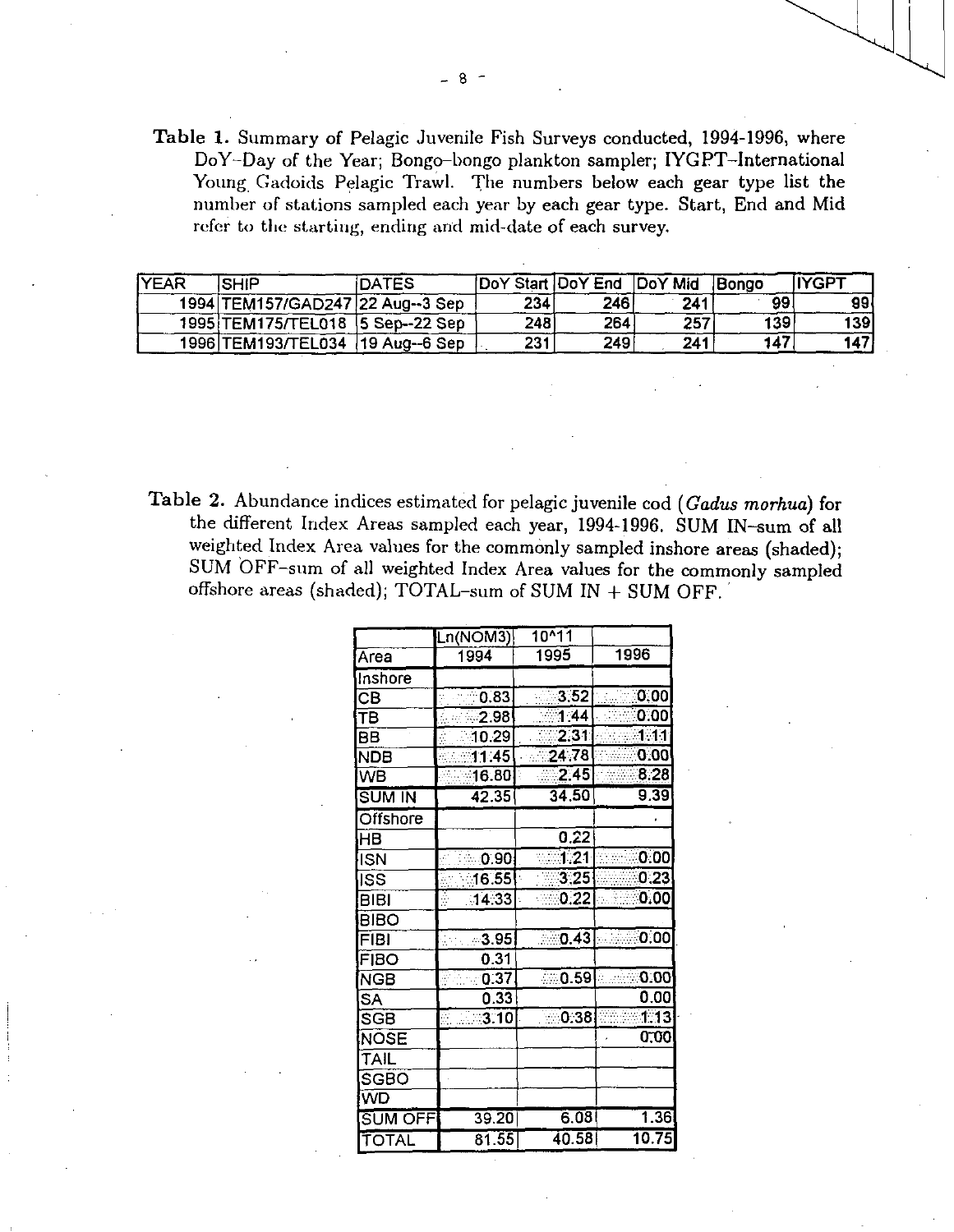Table 3. Summary of the ages (days), lengths (mm) and growth rates (mm  $d^{-1}$ ) measured for pelagic juvenile cod *((Aldus inorhua)* sampled each year, 1992- 1996.

| Year |     | Age<br>Mean | Age Min | Age Max | Length<br>Mean |      | Minimum Maximum |
|------|-----|-------------|---------|---------|----------------|------|-----------------|
| 1992 | 104 | 67.3        | 48.0    | 87.0    | 43.1           | 29.5 | 67.0            |
| 1993 | 92  | 72.8        | 54.0    | 101.01  | 46.8           | 31.5 | 69.0            |
| 1994 | 104 | 80.7        | 58.0    | 121.0   | 45.4           | 31.5 | 86.0            |
| 1995 | 100 | 68.5        | 48.0    | 96.0    | 45.8           | 30.0 | 69.5            |
| 1996 | 61  | 63.9        | 42      | 104     | 35.2           | 18   | 59.5            |

|       | <b>Growth Rates</b> |       |       |       |         |      |  |  |
|-------|---------------------|-------|-------|-------|---------|------|--|--|
| Year  | n                   | Mean  | Min   | Max   | Std Dev | CV   |  |  |
| 19921 | 104                 | 0.641 | 0.493 | 0.810 | 0.0688  | 10.7 |  |  |
| 1993  | 92                  | 0.643 | 0,500 | 0.829 | 0.0661  | 10.3 |  |  |
| 1994  | 104                 | 0.565 | 0.431 | 0.711 | 0.0555  | 9.8  |  |  |
| 19951 | 100                 | 0.670 | 0.505 | 0.838 | 0.0698  | 10.4 |  |  |
| 1996  | 61                  | 0.548 | 0.424 | 0.727 | 0.0694  | 12.7 |  |  |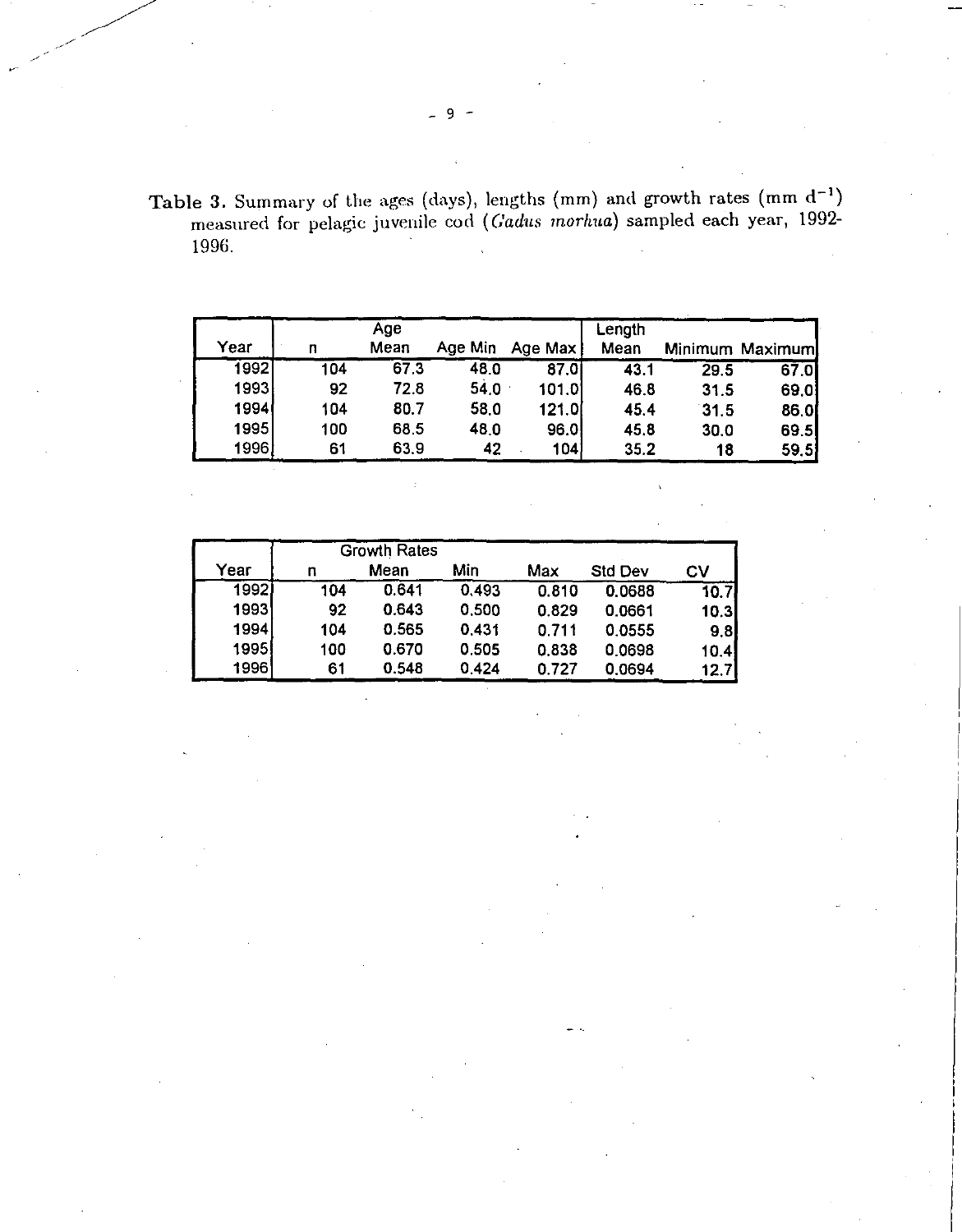

Figure 1. Pelagic Juvenile Fish Survey station locations (open circles) and Index Areas. The "inshore area" is represented by: WB - White Bay, NDB - Notre Dame Bay, BB - Bonavista Bay, TB - Trinity Bay, CB - Conception Bay. The open circles represent survey station locations. The isobath lines span depth from 100 m to 1000 m.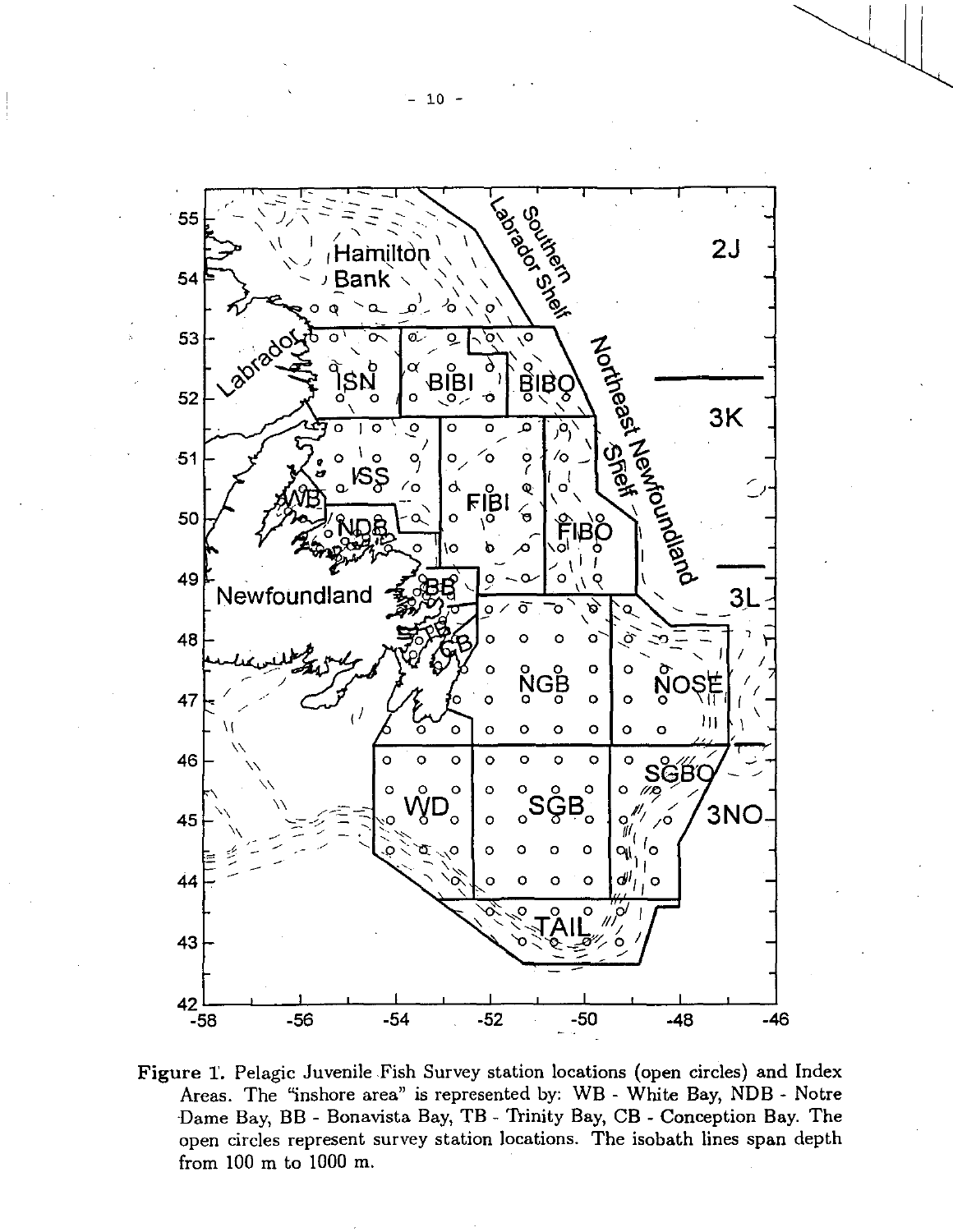



 $-11 -$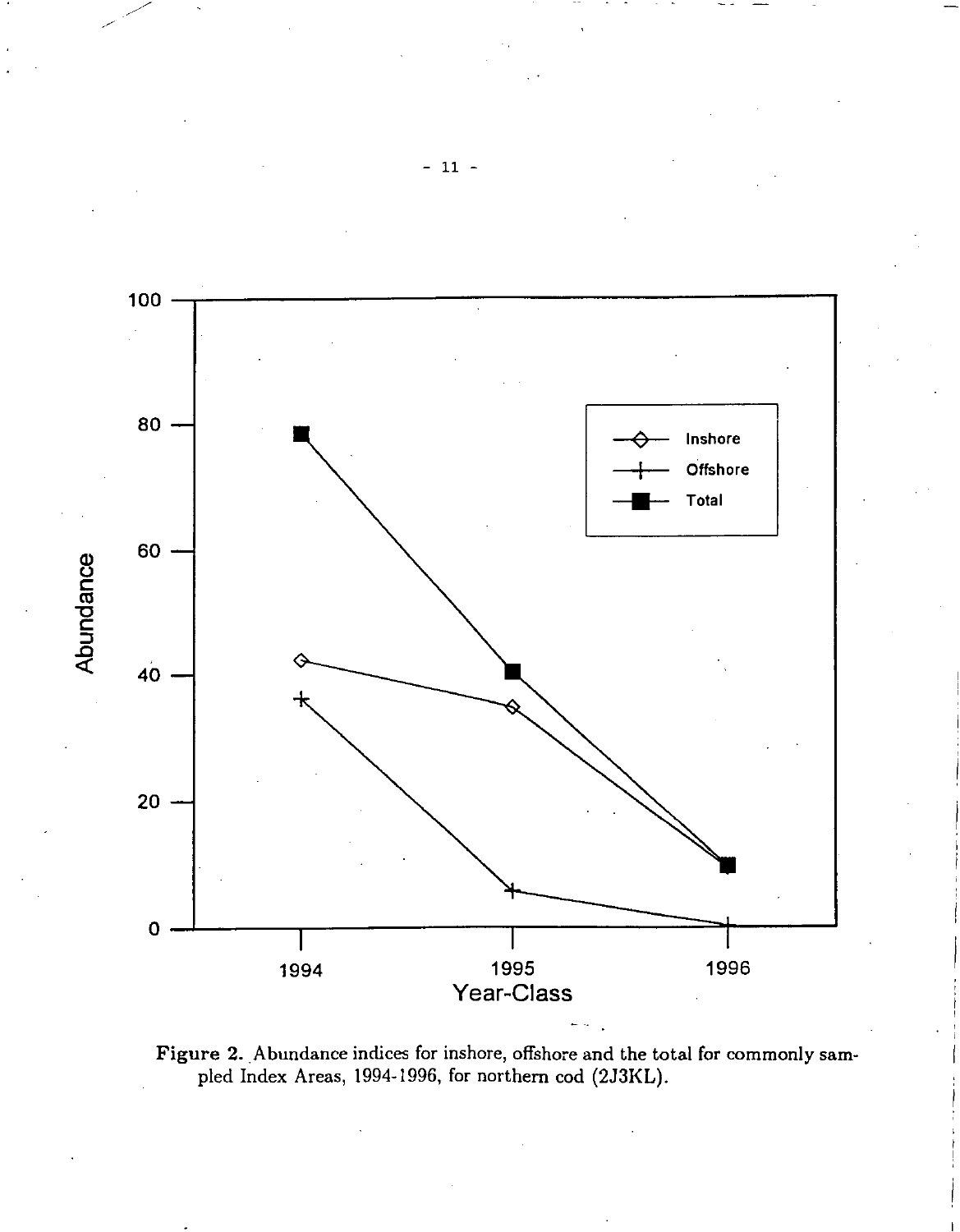

each year. Stations sampled but cod were not caught are represented by a plus Figure 3. Distributions of pelagic juvenile cod (*Gadus morhua*) for 1994-1996. The expanding symbols represent abundances (log (number 10<sup>4</sup>m<sup>-3</sup>), scaled within expanding symbols represent abundances (log (number 10<sup>4</sup>m<sup>-3</sup>), scaled within symbol.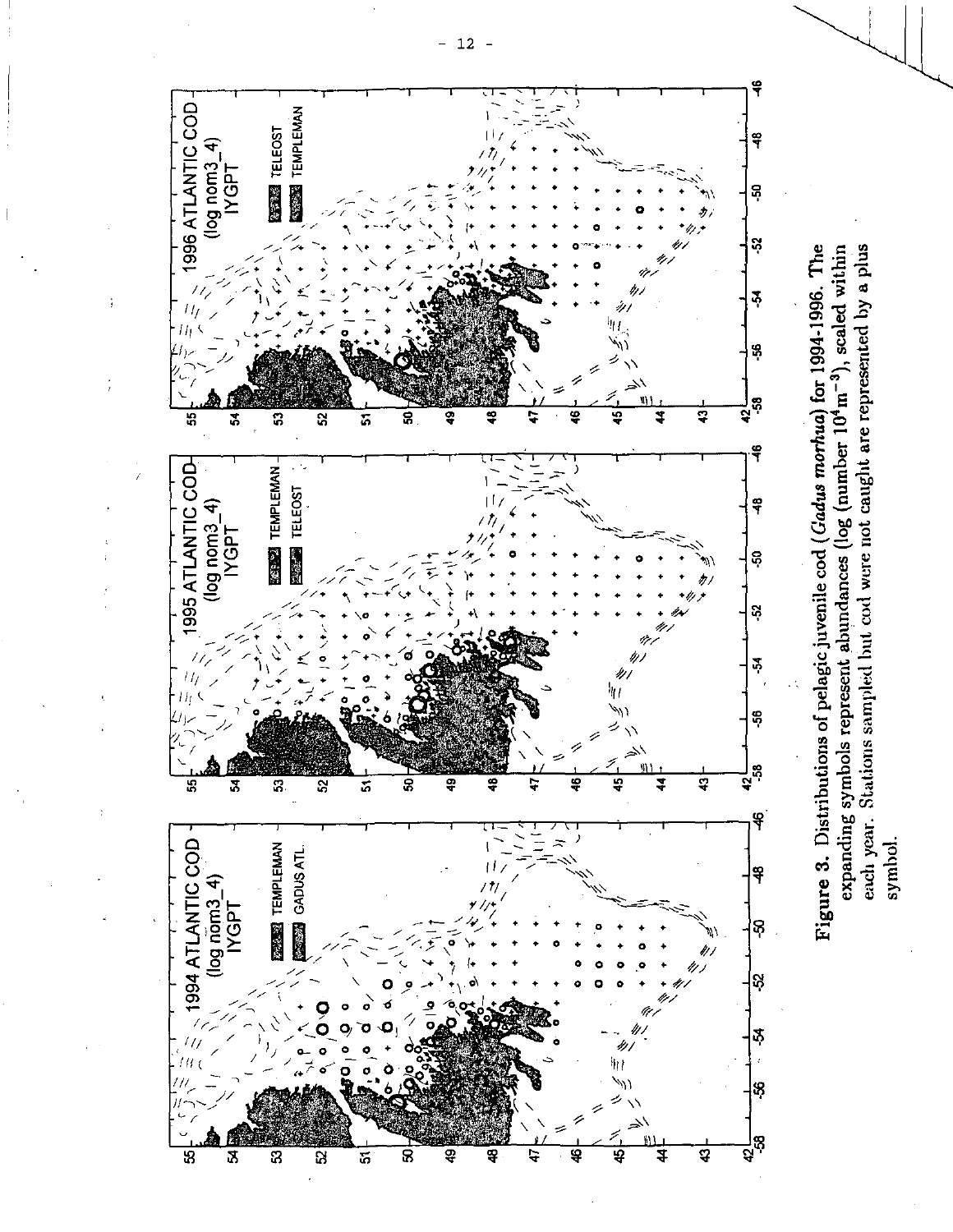

Figure 4. Length—age relationship for pelagic juvenile cod *(Cadus* morhua) sampled in 1996, based on micro-otoliths.

 $- 13 -$